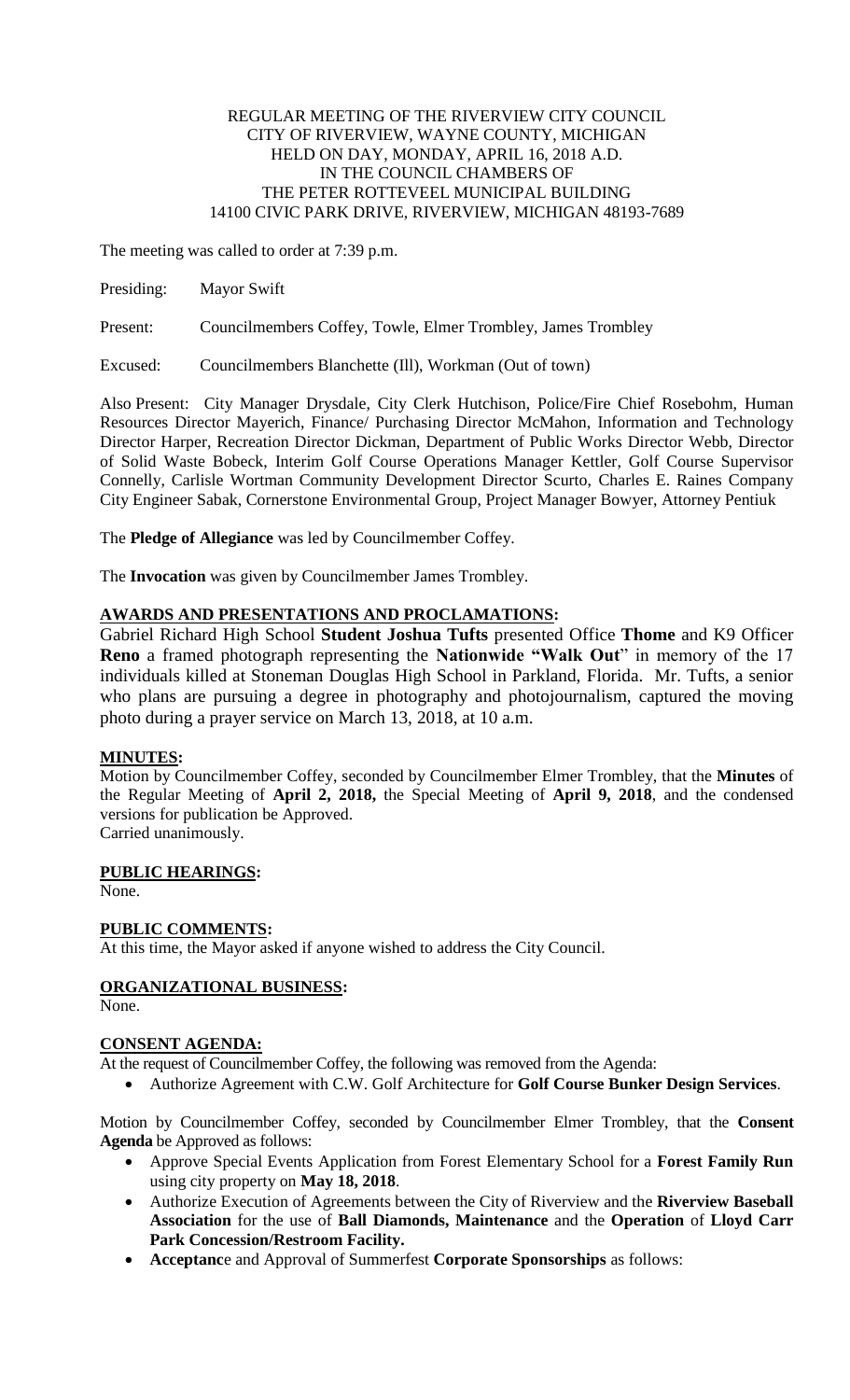| Ceaser Capital Management, LLC              | \$7,500               |
|---------------------------------------------|-----------------------|
| <b>Charles E. Raines Company</b>            | \$1,000               |
| Pentiuk, Couvreur & Kobiljak, P.C.          | \$1,000               |
| <b>Riverview Baseball Association</b>       | \$1,000               |
| W.F. Whelan Co.                             | \$1,000               |
| Ash Stevens                                 | \$1,000               |
| Solo World Partners, LLC                    | \$500                 |
| <b>Cornerstone Environmental Group</b>      | \$500                 |
| Concessi's Inc.                             | \$500                 |
| Riverview Towing, Inc.                      | \$500                 |
| Biundo Cement Co., Inc.                     | \$500                 |
| <b>Colonial Village Cooperative</b>         | \$500                 |
| Deanna Boone State Farm Agency              | \$500                 |
| Rivergate Health Care Center & Terrace      | \$500                 |
| Southgate Ford                              | \$<br>500             |
| <b>Mayor Swift</b>                          | \$250                 |
| Carlisle Wortman Associates Inc.            | \$250                 |
| <b>Riverview Burger King</b>                | \$250                 |
| <b>Riverview Animal Hospital</b>            | \$250                 |
| Century Cement Co., Inc.                    | \$250                 |
| <b>Widener Collision</b>                    | \$250                 |
| Viking Aegean Ltd.                          | \$250                 |
| <b>Committee to Elect Elizabeth DiSanto</b> | $\mathbb{S}^-$<br>250 |
| AAA Wire Rope & Splicing                    | Rope                  |
|                                             |                       |

Budget Amendments as follows:

| А.                              |                 |    |               |  |               |     |              |
|---------------------------------|-----------------|----|---------------|--|---------------|-----|--------------|
|                                 |                 |    | Current       |  | Amended       |     | Amendment or |
| <b>IDescription</b>             | Account Number  |    | Appropriation |  | Appropriation |     | Change       |
| 2017/18 Recreation              |                 |    |               |  |               |     |              |
| Corporate Donation - Summerfest | 101-000-660.065 | ۰D | 22,000.00     |  | 41,000.00     | 1 S | 19,000.00    |
| Summerfest                      | 101-751-875.000 | Φ  | 17,000.00     |  | 36,000.00     |     | 19,000.00    |

JUSTIFICATION: To increase the Summerfest Corporate Donations and Summerfest line items based on the corporate donations that have been received.

| D.                                |                 |               |  |               |              |  |  |
|-----------------------------------|-----------------|---------------|--|---------------|--------------|--|--|
|                                   |                 | Current       |  | Amended       | Amendment or |  |  |
| Description                       | Account Number  | Appropriation |  | Appropriation | Change       |  |  |
| 2017/18 Recreation                |                 |               |  |               |              |  |  |
| <b>Recreation Program Revenue</b> | 101-000-660.045 | 43.000.00     |  | 53.000.00     | 10.000.00    |  |  |
| <b>Contractual Services</b>       | 101-751-818.060 | 30,000.00     |  | 40.000.00     | 10,000.00    |  |  |

JUSTIFICATION: To increase the Recreation Program Revenue and Contractual Services line items based on an increased demand for recreation classes.

| ÷<br>an an  |              |        |
|-------------|--------------|--------|
| s<br>×<br>× | I<br>۰.<br>v | $\sim$ |

B.

|                       |                 | Current         | Amended       | Amendment or |  |  |  |
|-----------------------|-----------------|-----------------|---------------|--------------|--|--|--|
| ∣Description_         | Account Number  | Appropriation   | Appropriation | Change       |  |  |  |
| 2017/18 Recreation    |                 |                 |               |              |  |  |  |
| Senior Taxi Program   | 101-000-660.066 | Ŝ.<br>49.158.00 | 63.158.00     | 14.000.00    |  |  |  |
| Senior Transportation | 101-751-873.010 | 48,188.00       | 62,188.00     | 14,000.00    |  |  |  |

JUSTIFICATION: To increase the Senior Taxi Program and Senior Transportation line items based on increased rides to the program.

Carried unanimously.

**RESOLUTIONS:**

None.

#### **ADMINISTRATION:**

Motion by Councilmember Coffey, seconded by Councilmember Elmer Trombley, that Submittal of **Form 5584** "**Allocation for Waiver and Plan: Retirement Health Benefit System**" to State of Michigan in Accordance with Public Act 202 of 2017, be Approved. Carried unanimously.